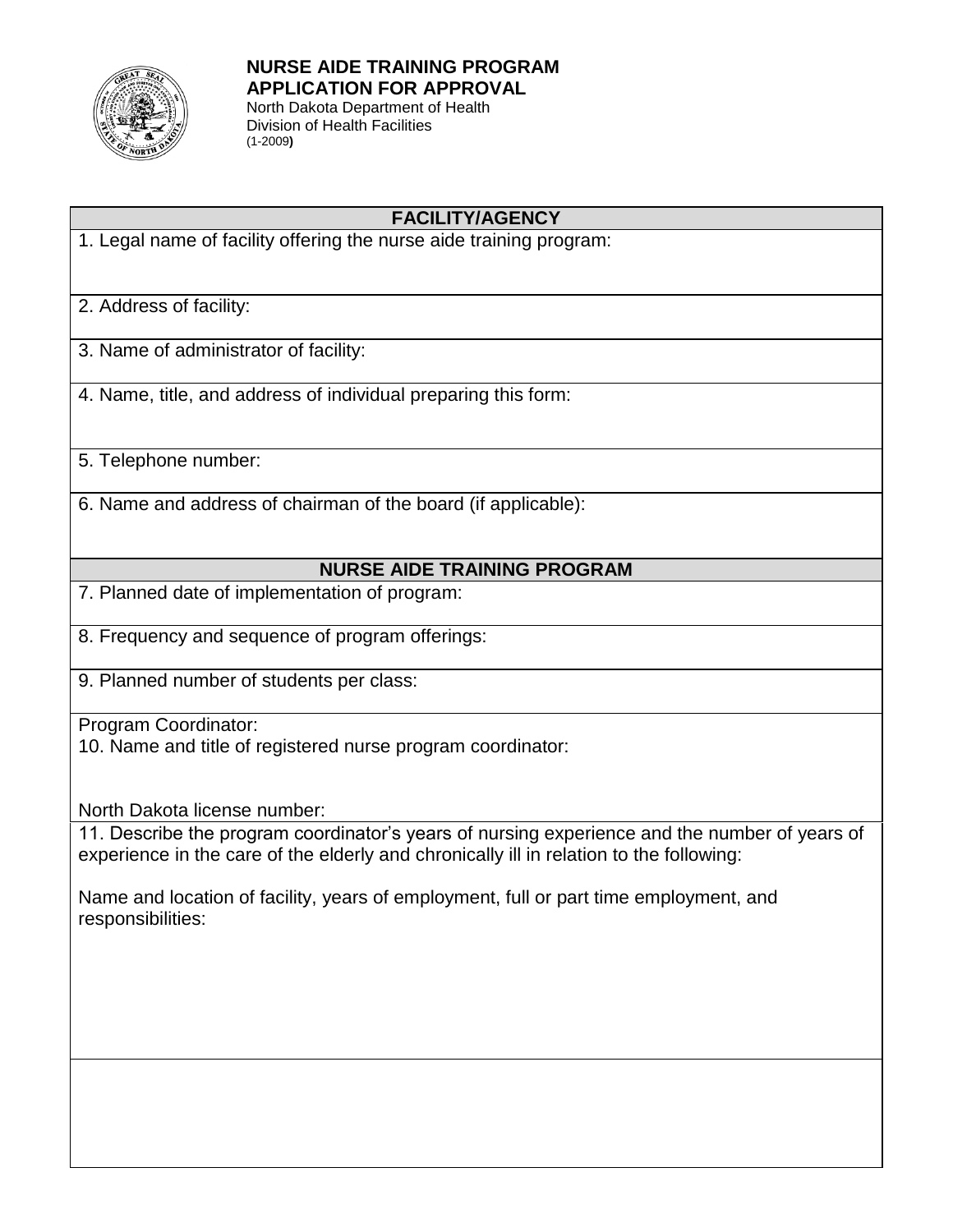12. Will the program coordinator act as the instructor for the nurse aide training program?  $Yes \Box No \Box$ 

If the answer to number 13 is no, complete the following information for **each** instructor. Make copies as needed for each additional instructor.

Instructors (attach additional pages if necessary): 13. Provide the following information relating to the instructor(s):

- a. Name and title of instructor(s) of nurse aide training program
- b. North Dakota license number, if applicable
- c. Years of employment in profession, including name and location of employer, years of employment (indicate full or part-time) and responsibilities

Supplemental Instructors (attach additional pages if necessary): 14. Identify the name, profession and work experience of each health professional utilized to assist in the instruction of the nurse aide course:

Physical Plant:

15. Describe the classroom space available for instruction. Include location, seating capacity, writing space, lighting, and temperature control: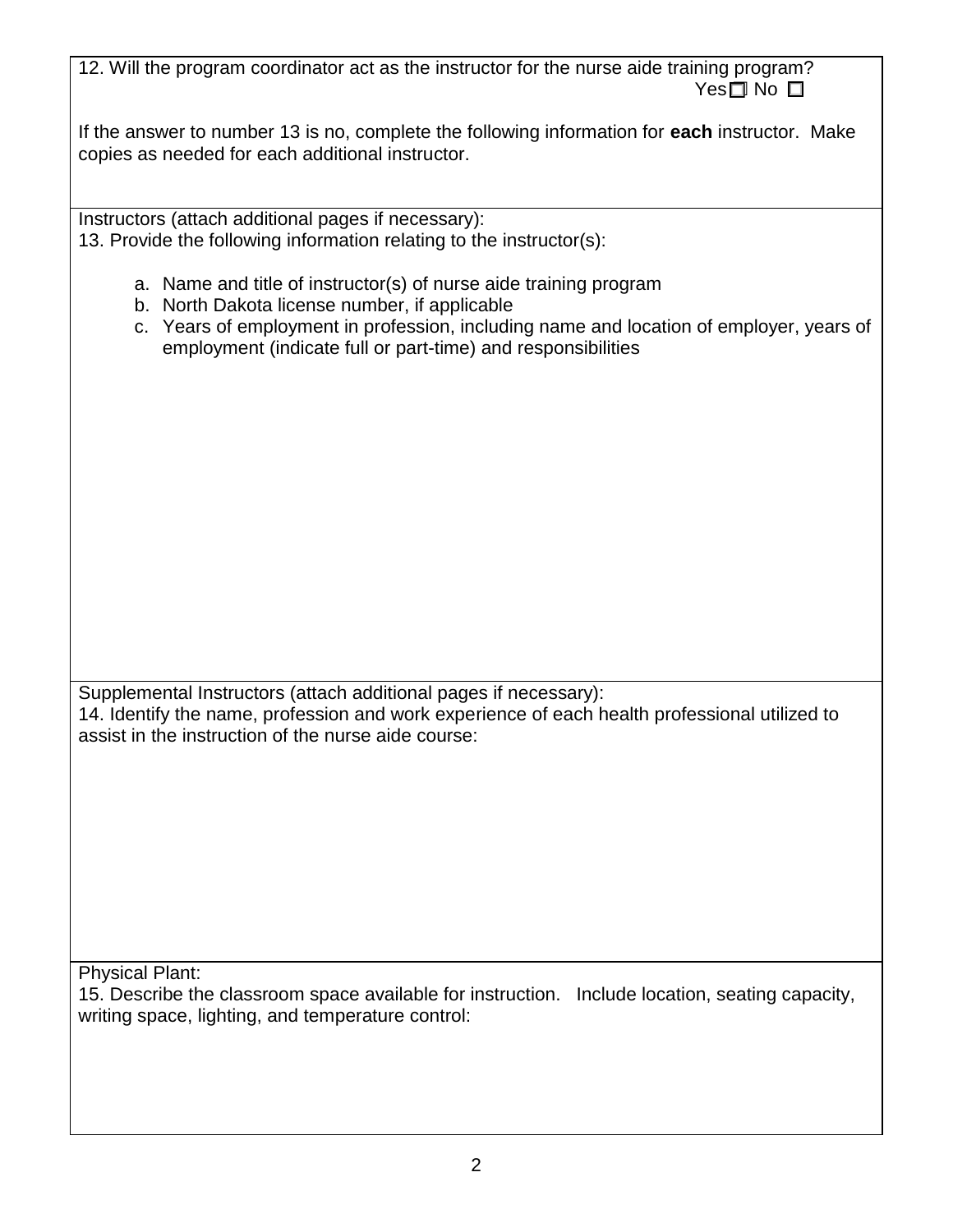16. Describe the clinical laboratory space available for instruction, including location, lighting, and temperature control:

17. List the teaching equipment available for simulation of resident care and the audiovisual equipment available for instruction:

Clinical Facility(ies):

18. List the facility(ies) where the students will receive supervised clinical experience:

19. Give the maximum number of students for each facility and the instructor/student ratio for clinical experience:

20. Submit proof of Medicare/Medicaid participation (nursing facilities only)

# **COURSE CONTENT**

21. Submit a copy of the nurse aide training program course curriculum. Include an outline showing:

- a. Subjects taught
- b. Length of time spent on each subject
- c. Length of time spent in supervised practical training
- d. When the student will have the first direct contact with residents

22. Length of the course in hours:

23. Number of hours of classroom instruction:

24. Number of hours of supervised practical training:

25. Total number of hours of clinical instruction (if applicable):

26. Describe how students will be evaluated during the course, to determine if they are competent in a given procedure.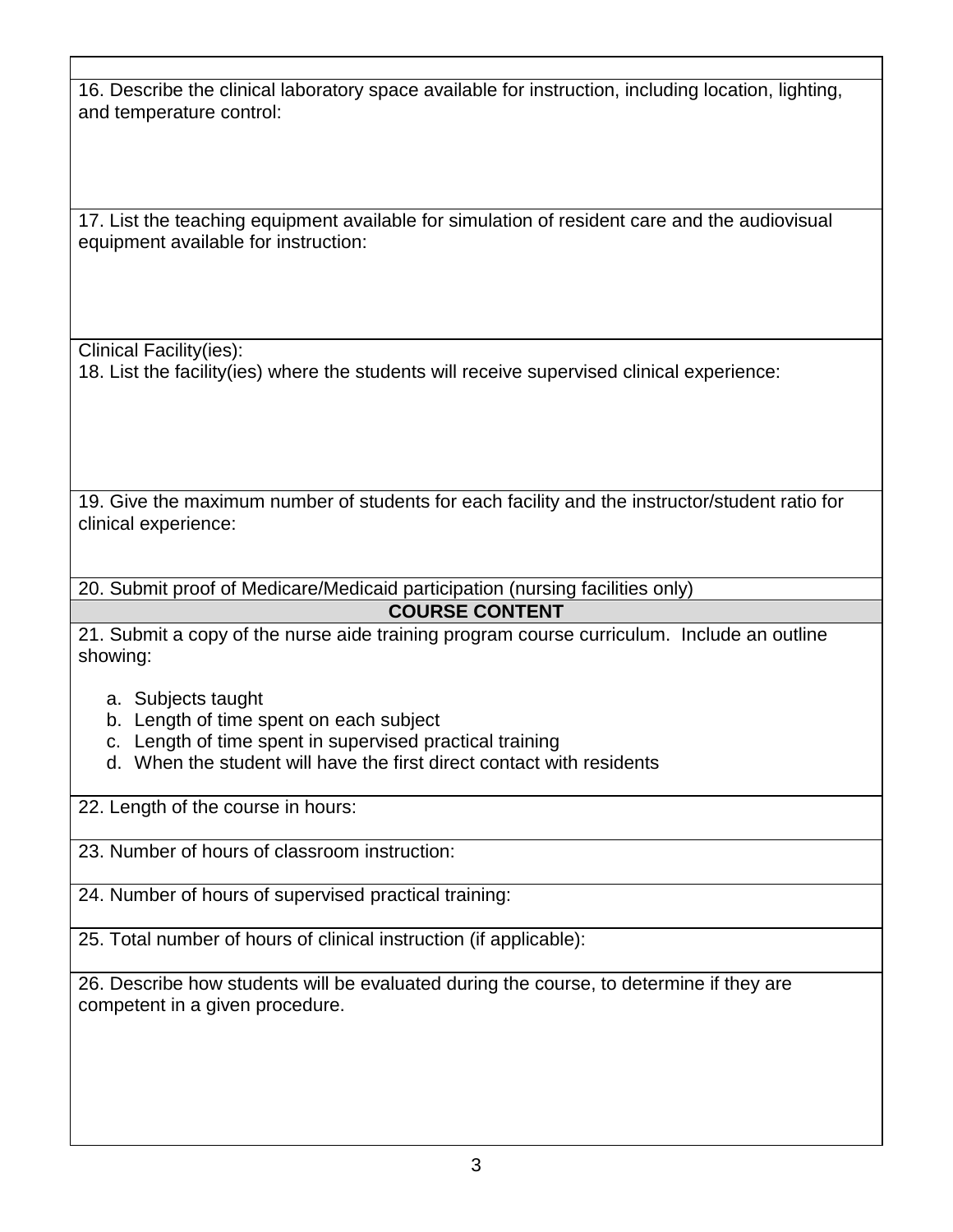| 27. Describe how you will determine which skills the student has been trained for and<br>determined proficient by the instructor. (Attach the form you are utilizing to document this).        |       |
|------------------------------------------------------------------------------------------------------------------------------------------------------------------------------------------------|-------|
|                                                                                                                                                                                                |       |
|                                                                                                                                                                                                |       |
|                                                                                                                                                                                                |       |
|                                                                                                                                                                                                |       |
| 28. Describe the plans for the course evaluation:                                                                                                                                              |       |
|                                                                                                                                                                                                |       |
|                                                                                                                                                                                                |       |
| 29. Provide information regarding how the program is meeting the requirement which prohibits<br>charging of nurse aides who are employed or have an offer of employment by a nursing facility. |       |
|                                                                                                                                                                                                |       |
|                                                                                                                                                                                                |       |
| <b>COMPETENCY EVALUATION PROGRAM</b>                                                                                                                                                           |       |
| 30. Which state-approved competency evaluation program will your nurse aide training program<br>utilize for testing of nurse aides:                                                            |       |
| <b>PROMETRIC</b>                                                                                                                                                                               |       |
| <b>HEADMASTER</b><br>PEARSON VUE (Board of Nursing)                                                                                                                                            |       |
|                                                                                                                                                                                                |       |
| If you use Prometric or Headmaster, please complete page 5                                                                                                                                     |       |
| I certify that the information given in this report is true and accurate.                                                                                                                      |       |
| Signature of person completing form:                                                                                                                                                           | Date: |
|                                                                                                                                                                                                |       |